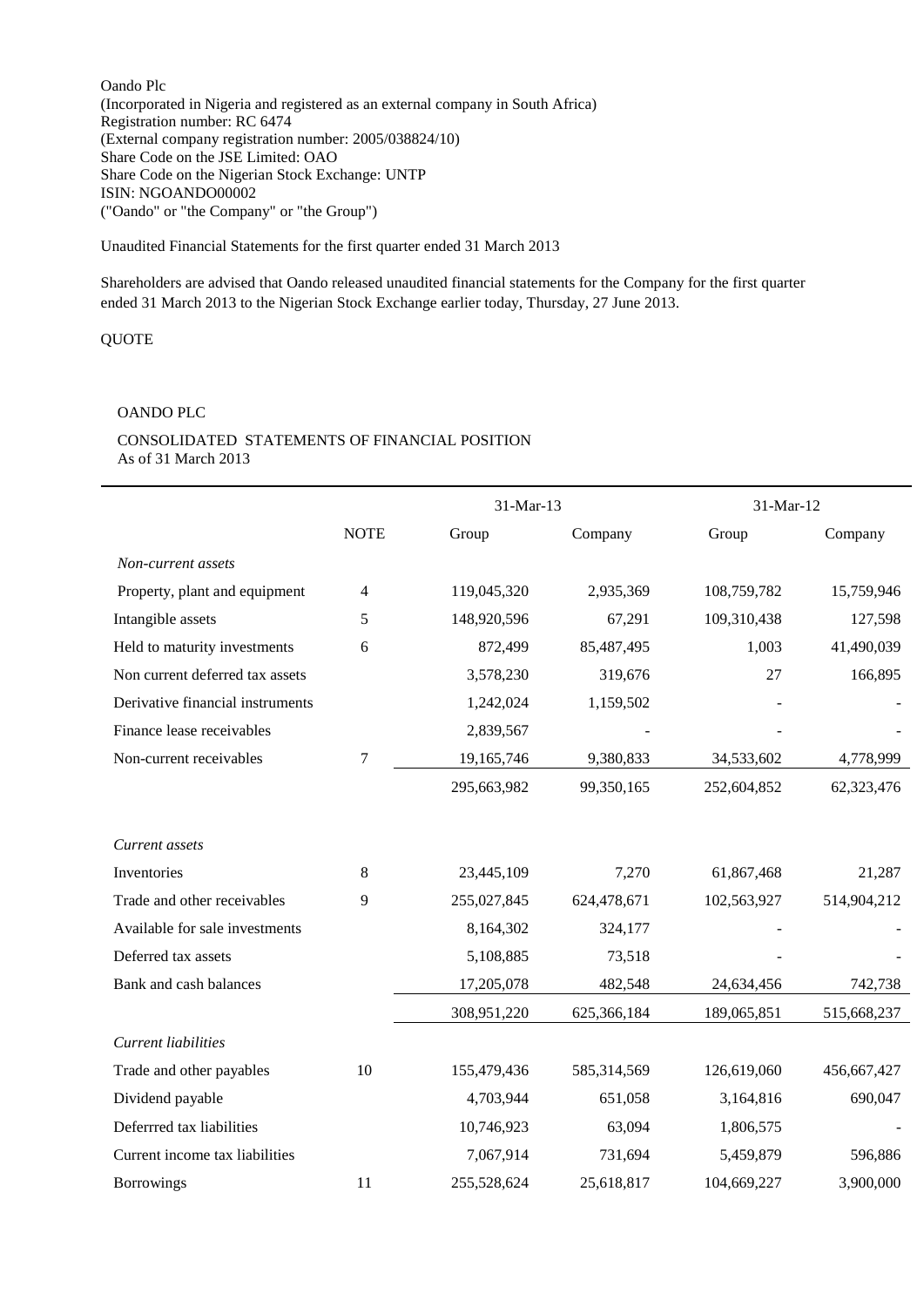|    | 433,526,840     | 612,379,232 | 241,719,557    | 461,854,360 |
|----|-----------------|-------------|----------------|-------------|
|    |                 |             |                |             |
|    | (124, 575, 621) | 12,986,953  | (52, 653, 706) | 53,813,878  |
|    |                 |             |                |             |
|    |                 |             |                |             |
| 11 | 42, 474, 713    | 51,490,507  | 92,871,992     | 58,152,000  |
|    | 1,894,608       | 97,516      | 7,903,746      | 206,179     |
| 13 | 18, 161, 707    | 1,232,922   | 4,387,449      | 1,088,466   |
|    | 62,531,028      | 52,820,945  | 105,163,187    | 59,446,645  |
|    |                 |             |                |             |
|    | 108,557,334     | 59,516,173  | 94,787,960     | 56,690,709  |
|    |                 |             |                |             |
| 14 | 1,137,058       | 1,137,058   | 1,137,059      | 1,137,059   |
| 15 | 49,521,186      | 49,521,186  | 49,042,111     | 49,042,111  |
| 16 | 16,387,538      | 898,047     | 18,050,422     | 1,013,047   |
| 17 | 36,735,400      | 7,959,881   | 25,070,317     | 5,498,493   |
|    | 103,781,183     | 59,516,173  | 93,299,908     | 56,690,709  |
|    | 4,776,151       |             | 1,488,051      |             |
|    |                 |             |                | 56,690,709  |
|    |                 | 108,557,334 | 59,516,173     | 94,787,959  |

The accounting policies and notes form an integral part of these interim financial statements.

# OANDO PLC

 $\overline{\phantom{a}}$ 

|  |  |  |  |  | CONSOLIDATED COMPREHENSIVE INCOME STATEMENTS FOR THE PERIOD ENDED 31 MARCH, 2013 |
|--|--|--|--|--|----------------------------------------------------------------------------------|
|--|--|--|--|--|----------------------------------------------------------------------------------|

|                             | 31-Mar-13   |                 |             | 31-Mar-12       |            |  |
|-----------------------------|-------------|-----------------|-------------|-----------------|------------|--|
|                             | <b>NOTE</b> | Group           | Company     | Group           | Company    |  |
|                             |             |                 |             |                 |            |  |
| Turnover                    | 3           | 121,061,351     |             | 158,604,522     |            |  |
| Cost of sales               |             | (108, 013, 010) |             | (143, 543, 380) |            |  |
| Gross profit                |             | 13,048,341      |             | 15,061,142      |            |  |
| Selling and marketing costs |             | (223, 207)      |             | (1,796,986)     |            |  |
| Administrative expenses     |             | (8,176,558)     | (164, 059)  | (7,948,779)     | (204, 848) |  |
| Other operating income      |             | 1,193,411       | 50,922      | 1,305,281       | 418,962    |  |
| Operating profit            |             | 5,841,987       | (113, 136)  | 6,620,658       | 214,113    |  |
|                             |             |                 |             |                 |            |  |
| Finance income              |             | 2,197,816       | 1,958,325   | 1,221,305       | 962,761    |  |
| Finance costs               |             | (3,749,929)     | (1,229,595) | (2,854,646)     | (185,750)  |  |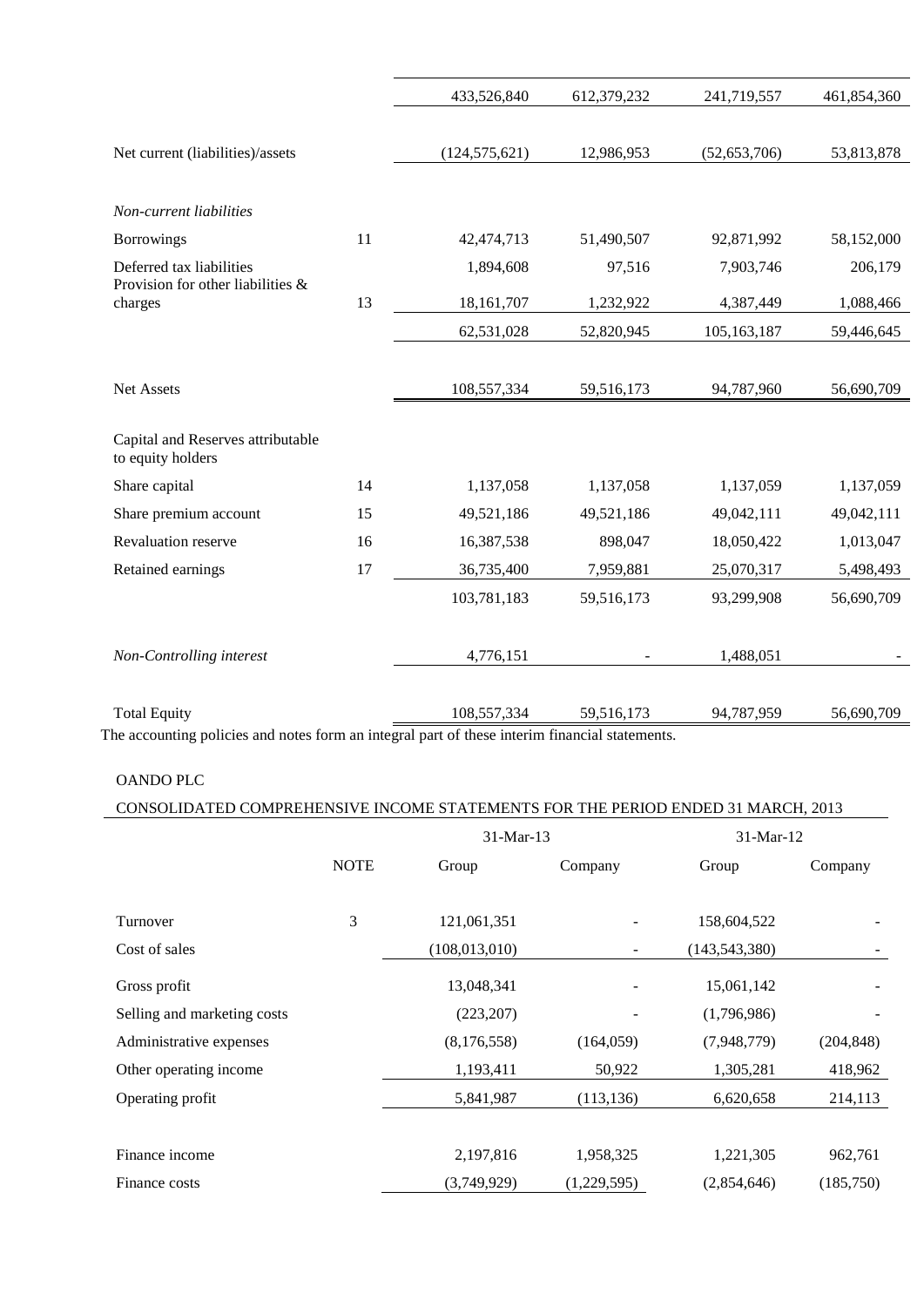| Net finance (costs)/income                                                                                                                  |    | (1, 552, 113) | 728,730  | (1,633,342) | 777,011   |
|---------------------------------------------------------------------------------------------------------------------------------------------|----|---------------|----------|-------------|-----------|
|                                                                                                                                             |    |               |          |             |           |
| Profit before taxation                                                                                                                      |    | 4,289,875     | 615,593  | 4,987,317   | 991,125   |
| Taxation                                                                                                                                    |    | (1,841,399)   | (50,000) | (1,961,799) | (70, 797) |
| Profit after taxation                                                                                                                       |    | 2,448,476     | 565,593  | 3,025,518   | 920,327   |
|                                                                                                                                             |    |               |          |             |           |
| Attributable to:                                                                                                                            |    |               |          |             |           |
| Equity holders of the company                                                                                                               |    | 2,416,850     | 565,593  | 2,960,447   | 920,327   |
| Non-Controlling interests                                                                                                                   | 2% | 31,626        |          | 65,070.67   |           |
|                                                                                                                                             |    | 2,448,476     | 565,593  | 3,025,518   | 920,327   |
| Earnings per share for profit<br>attributable to equity holders<br>of the company during the<br>year:<br>Basic earnings per share<br>(kobo) |    | 106           | 25       | 131         | 41        |
| Adjusted earnings per share<br>(kobo)                                                                                                       |    | 106           | 25       | 131         | 41        |

The accounting policies and notes form an integral part of these interim financial statements.

# OANDO PLC

## CONSOLIDATED STATEMENTS OF OTHER COMPREHENSIVE INCOME

### FOR THE PERIOD ENDED 31 MARCH, 2013

|                                                        | 31-Mar-13     |              | 31-Mar-12    |              |
|--------------------------------------------------------|---------------|--------------|--------------|--------------|
|                                                        | Group         | Company      | Group        | Company      |
| Profit for the period                                  | 2,448,475.84  | 565,595.90   | 3,025,517.77 | 920, 327. 17 |
| Other comprehensive income:                            |               |              |              |              |
|                                                        |               |              |              |              |
| Actuarial gains                                        |               |              |              |              |
| Deferred tax on actuarial gains                        | (194, 168)    | (41, 859)    | 185,628      | (9,236.00)   |
| Currency translation differences                       |               |              |              |              |
| Other comprehensive income for the<br>year, net of tax | (194, 167.56) | (41, 858.84) | 185,628.00   | (9,236.00)   |
|                                                        |               |              |              |              |
| Total comprehensive income for the<br>period           | 2,254,308     | 523,737      | 3,211,146    | 911,091      |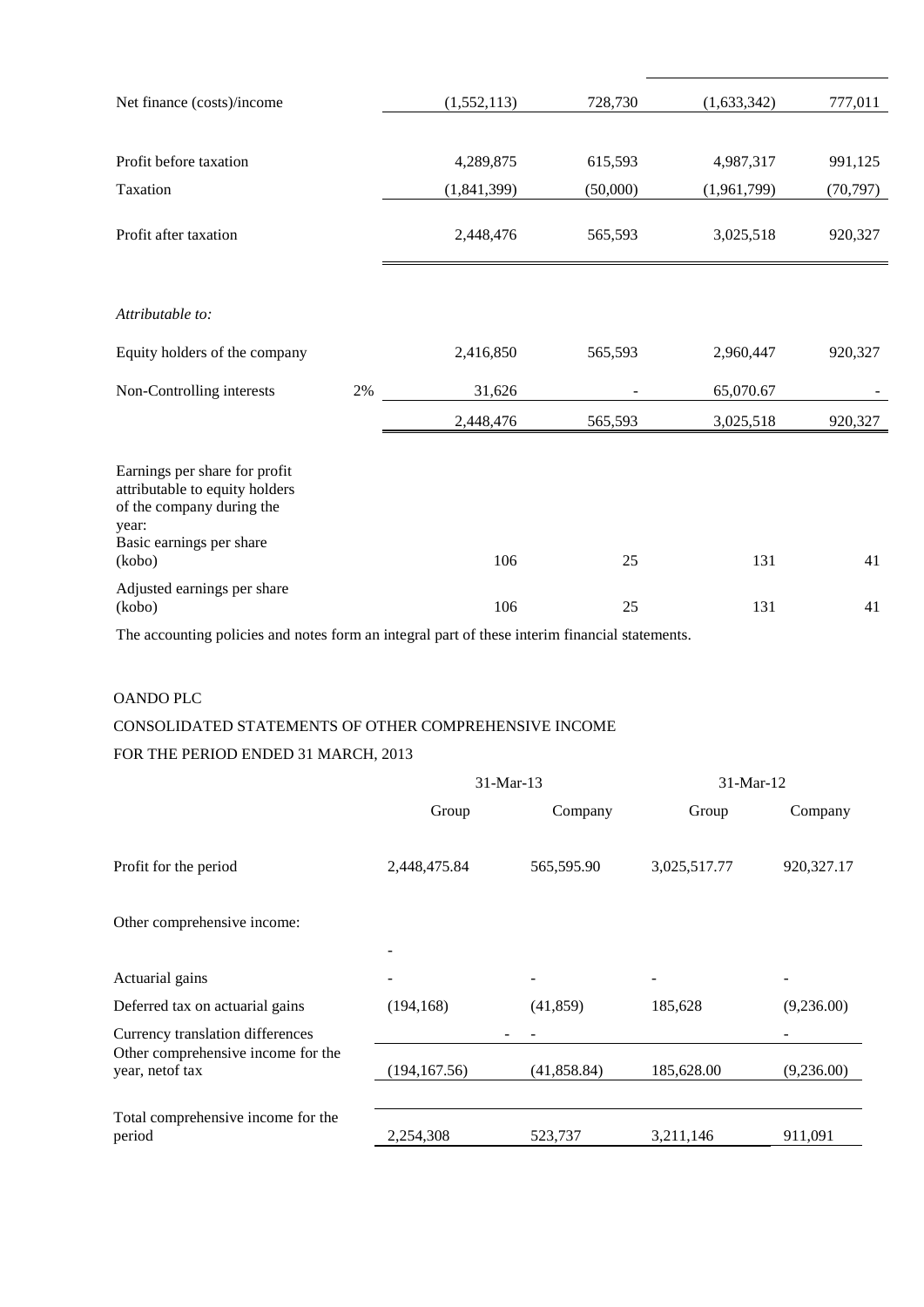| Owners of the parent     | 2,225,190 | 523,737 | 3,142,083 | 911,091 |
|--------------------------|-----------|---------|-----------|---------|
| Non controlling interest | 29,118    |         | 69.063    |         |
|                          | 2,254,308 | 523,737 | 3,211,146 | 911,091 |

## OANDO PLC

#### STATEMENT OF CASH FLOWS FOR THE PERIOD ENDED 31 MARCH, 2013

|                                                                                                 |             | 31-Mar-13      |               | 31-Mar-12      |             |  |
|-------------------------------------------------------------------------------------------------|-------------|----------------|---------------|----------------|-------------|--|
|                                                                                                 | <b>NOTE</b> | Group          | Company       | Group          | Company     |  |
| Cash flows from<br>operating activities<br>Net cash flow from<br>operating activities<br>before |             |                |               |                |             |  |
| changes in working<br>capital<br>Net<br>decrease/(increase) in                                  | 19          | 10,398,865     | (28, 504)     | 8,824,447      | 331,302     |  |
| working capital<br>(Increase)/decrease<br>in non current                                        | 20          | (63,591,098)   | 36,622,151    | 27,206,637     | (3,533,856) |  |
| receivables                                                                                     |             | (8,371,370)    | (7, 182, 537) | (2,953,018)    | (2,580,703) |  |
| Income tax paid                                                                                 |             |                |               |                |             |  |
| Staff gratuity paid                                                                             |             |                |               |                |             |  |
| Net cash from/(used<br>in) operating                                                            |             |                |               |                |             |  |
| activities                                                                                      |             | (61, 563, 604) | 29,411,111    | 33,078,066     | (5,783,257) |  |
| Cash flows from<br>investing activities                                                         |             |                |               |                |             |  |
| Purchase of property<br>plant and equipment<br>Investment in                                    |             | (19,711,780)   | (890, 928)    | (14, 425, 346) | (1,588,158) |  |
| subsidiaries                                                                                    |             |                |               | 2.88           | 149,607     |  |
| Acquisition of<br>subsidiary<br>Payments relating to                                            |             |                |               |                |             |  |
| pipeline construction<br>Pipeline construction                                                  |             | (5,758,761)    |               | (3,346,692)    |             |  |
| costs recovery<br>Proceeds from sale of                                                         |             | 3,016,273      |               | 501,149        |             |  |
| property plant and<br>equipment                                                                 |             | 58,449         |               | 23,815         | 7,139       |  |
| Interest received                                                                               |             | 2,197,816      | 1,958,325     | 1,221,305      | 962,761     |  |
| Cash used in by<br>investing activities                                                         |             | (20, 198, 003) | 1,067,397     | (16,025,767)   | (468, 651)  |  |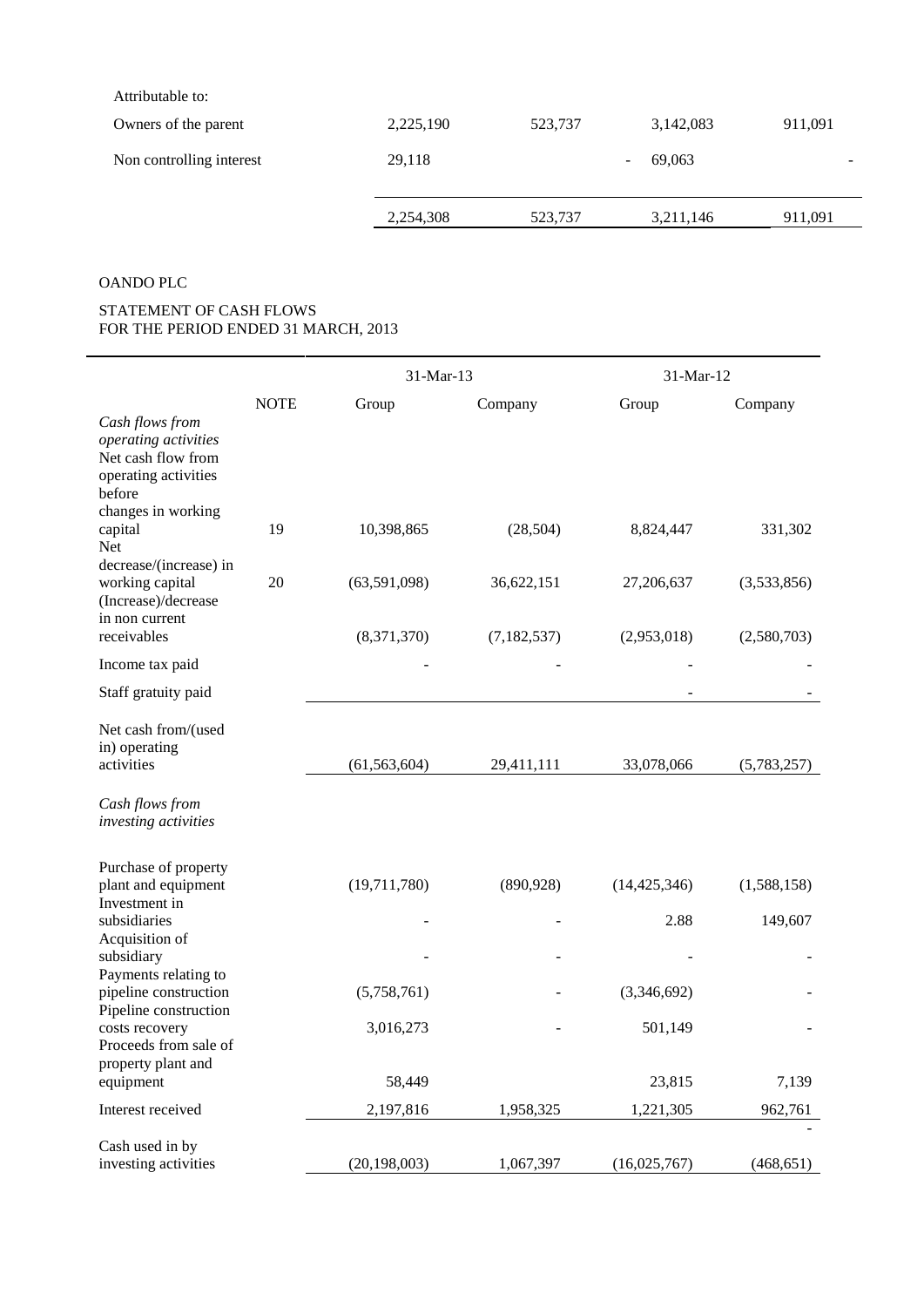*Cash flows from financing activities*

| Proceeds from long<br>term loans                                   | 22,551,197     | 18,497,428   | 7,280,221      | 6,927,000   |
|--------------------------------------------------------------------|----------------|--------------|----------------|-------------|
| (Repayment) of long<br>term loans<br>(Repayment)/Proceed           | (12,350,889)   | (4,500,000)  |                |             |
| from import finance<br>facilities                                  | 8,772,886      |              |                |             |
| Share issue expenses<br>Proceeds from rights                       |                | 7,347,710    |                |             |
| issues<br>Proceeds from                                            |                |              |                |             |
| finance lease<br>(Repayment) of<br>finance lease                   | 702,140        |              | (52, 938)      |             |
| Proceeds from other<br>short term loans                            | 51,549,815     | 948,820      | (17,824,008)   | (2,264,285) |
| (Repayment) of other<br>short term loans                           | (30, 112, 940) | (53,578,003) |                |             |
| Increase/(decrease)<br>in bank overdrafts                          | 40,570,875     |              |                |             |
| Dividend paid                                                      |                |              |                |             |
| Issue of shares                                                    |                |              |                |             |
| Interest paid                                                      | (3,749,929)    | (1,229,595)  | (2,854,646)    | (185,750)   |
| Net cash from/(used                                                |                |              |                |             |
| in) financing<br>activities                                        | 77,933,155     | (32,513,640) | (13, 451, 372) | 4,476,965   |
| Net change in cash<br>and cash equivalents                         | (3,828,451)    | (2,035,132)  | 3,600,927      | (1,774,943) |
| Cash and cash<br>equivalent at the                                 |                |              |                |             |
| beginning of the year                                              | 21,033,529     | 2,517,681    | 21,033,529     | 2,517,681   |
| Exchange difference                                                |                |              |                |             |
| Cash and cash<br>equivalents at end of<br>the year                 | 17,205,078     | 482,548      | 24,634,456     | 742,738     |
|                                                                    |                |              |                |             |
| Cash at year end is<br>analysed as follows:<br>Cash at bank and in |                |              |                |             |
| hand                                                               | 15,999,948     | 482,548      | 21,175,984     | 335,858     |
| Fixed deposits                                                     | 1,205,129      |              | 3,458,472      | 406,881     |
|                                                                    | 17,205,078     | 482,548      | 24,634,456     | 42,738      |

The accounting policies and notes form an integral part of these interim financial statements.

QUOTE